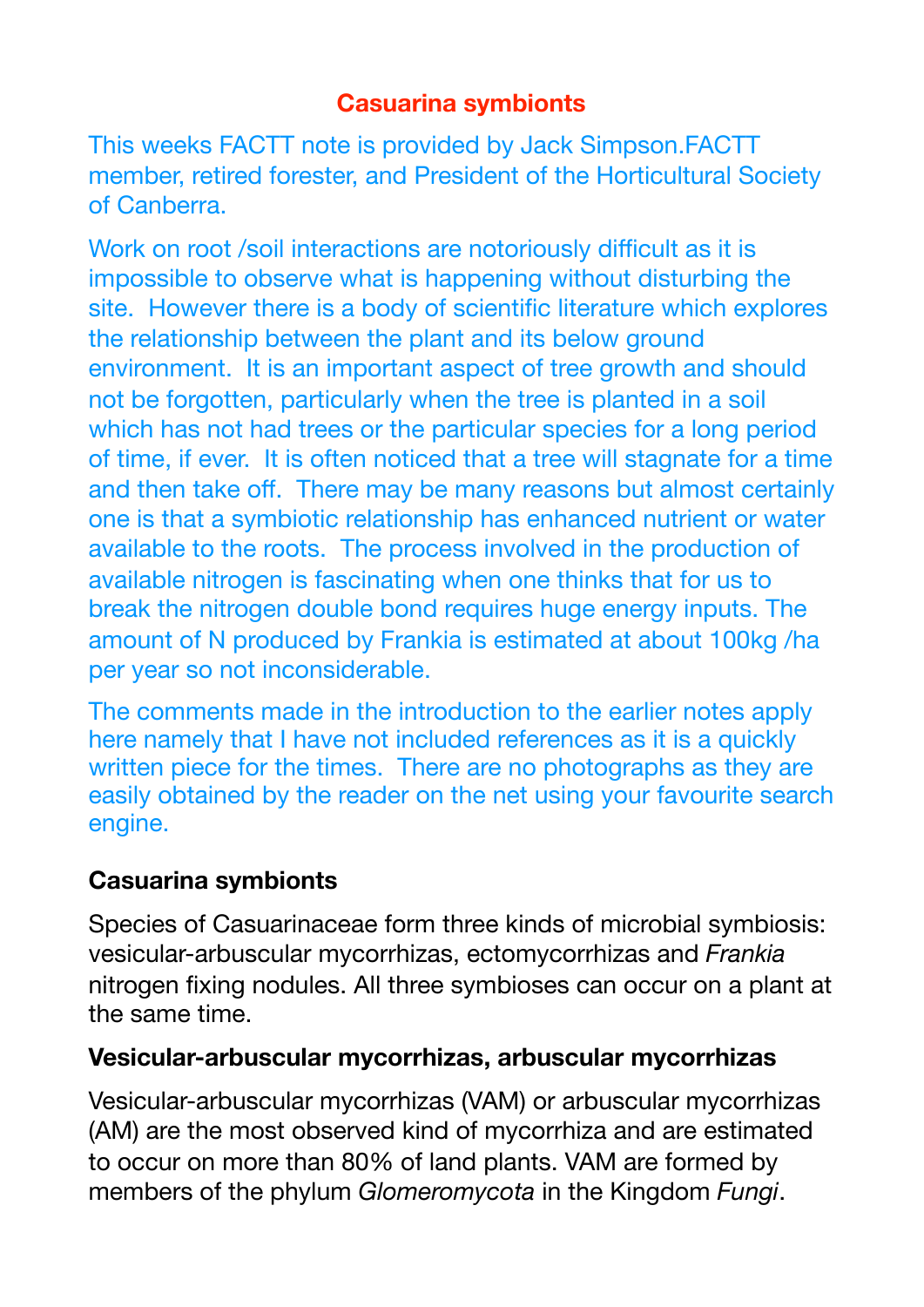This is the oldest phylum of fungi with fossils known from the rhizoids of land plants from the Early Devonian 400 million years ago. There are only about 250 described species in the phylum. Most species have a wide distribution and host range. They form obligate, symbiotic relationships with thalli of bryophytes and roots of vascular land plants, and most cannot be grown in agar culture. VAM fungi grow on and in host roots but do not penetrate host cell membranes. The hyphae are usually aseptate and contain large numbers of nuclei. These fungi are not known to reproduce sexually. Branched structures, arbuscules, are formed in infected plant cells. These are where photosynthates from the host are transferred to the fungus in exchange for minerals and water. The fungus may also produce large vesicles in which to store nutrients. These can be large, 40-800 microns diameter, long-lived and can function as dispersal agents. Host specificity is low, and plants are typically colonised by numerous VAM species. However, distinct fungal communities are associated with different hosts. In undisturbed plant communities the mycelia of individual VAM fungi can extend through the soil over large areas, for example several hectares, and infect roots of diverse unrelated plants, such as *Casuarina*, *Eucalyptus, Acacia* and *Poa*, at the same time. In *Casuarina*, *Ceuthostoma* and *Gymnostoma* the most abundant types of mycorrhiza are VAM and AM.

## **Ectomycorrhizas**

The other kind of mycorrhiza found on trees are called ectomycorrhizas. Here the fine roots are sheathed in fungal hyphae which may extend between the cortical cells of the host but do not infect cells. They are formed by species of the phyla *Ascomycota* and *Basidiomycota* of the Kingdom *Fungi*. The *Glomeromycota* is sister to those phyla. These fungi have septate mycelia, usually with few nuclei per cell, and reproduce both sexually and asexually. Mycelia are usually of limited extent, and colonies of ectomycorrhizal fungi are rarely greater than about 10 metres radius and usually much smaller. They may infect roots of several trees, of the same or distinct species, at the same time. There are